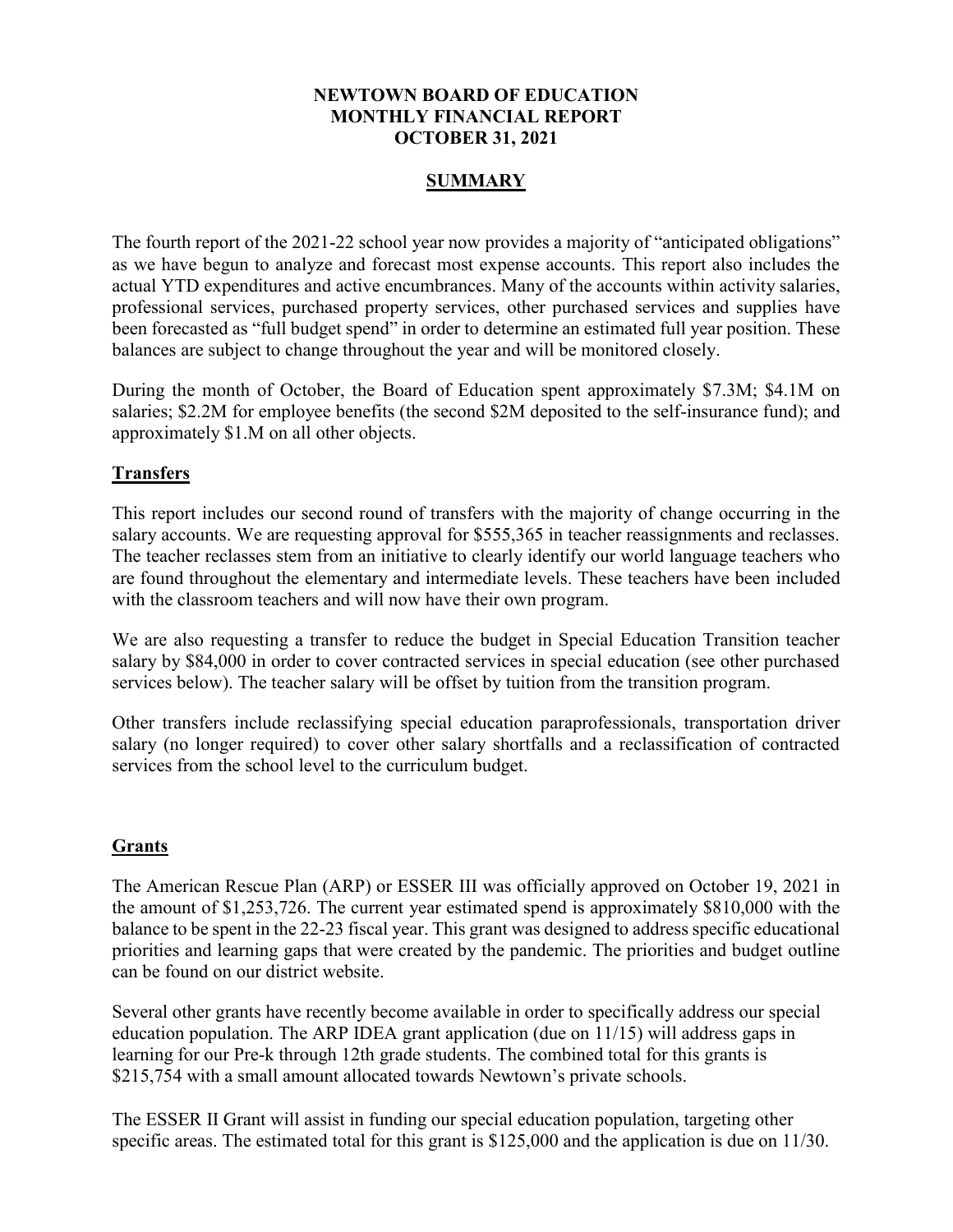#### **Salary Accounts**

The overall position in our salary account is showing a positive balance at this time. Currently, we have hired the majority of our certified staff and the balance in this area will most likely be used towards building subs and teacher leaves. We will continue to evaluate this area as it is still somewhat early in the year to project all of our anticipated obligations.

In non-certified salaries, we have a larger balance as we continue to have some difficulty filling our paraeducator and other special education service positions. We have included estimates for most of these unfilled paraeducator positions and will review and adjust each month. We have also experienced some turnover in our custodial and secretarial unions which have attributed to this balance as well.

# **Other Purchased Services**

This area of the budget is currently showing a large positive balance mainly due to the excess cost grant which, at this time, has not been recalculated. This grant will be adjusted in the month of November (figures are due to the State by Dec.1<sup>st</sup>) and a new estimate will be provided based on our current out-of-district high cost tuition. At that time, we will have a better read on the projected year-end balance. We also continue to experience a positive balance in our high school out-ofdistrict tuition.

Our contracted service line is currently experiencing some stress due to the inclusion of hiring an outside service to fill our open behavioral therapist positions. This service is quite costly; however, required through the students IEP. We will continue to monitor this account and have included a request to transfer \$84,000 from special education salaries to cover a portion of this gap.

The balance shown in transportation is a very early estimate and allows for busses that have not been in route due to driver shortages. We are currently working with our transportation vendor to account for the busses that have not run and will continue to update the Board as information becomes available.

## **Emergency Repairs**

There were no emergency repairs in the month of October.

## **Revenue**

The Board of Education received \$3,282.50 for tuition and \$171.77 in miscellaneous revenue.

The budget will be closely monitored with important issues identified and communicated in a timely manner.

Tanja Vadas Director of Business & Finance November 11, 2021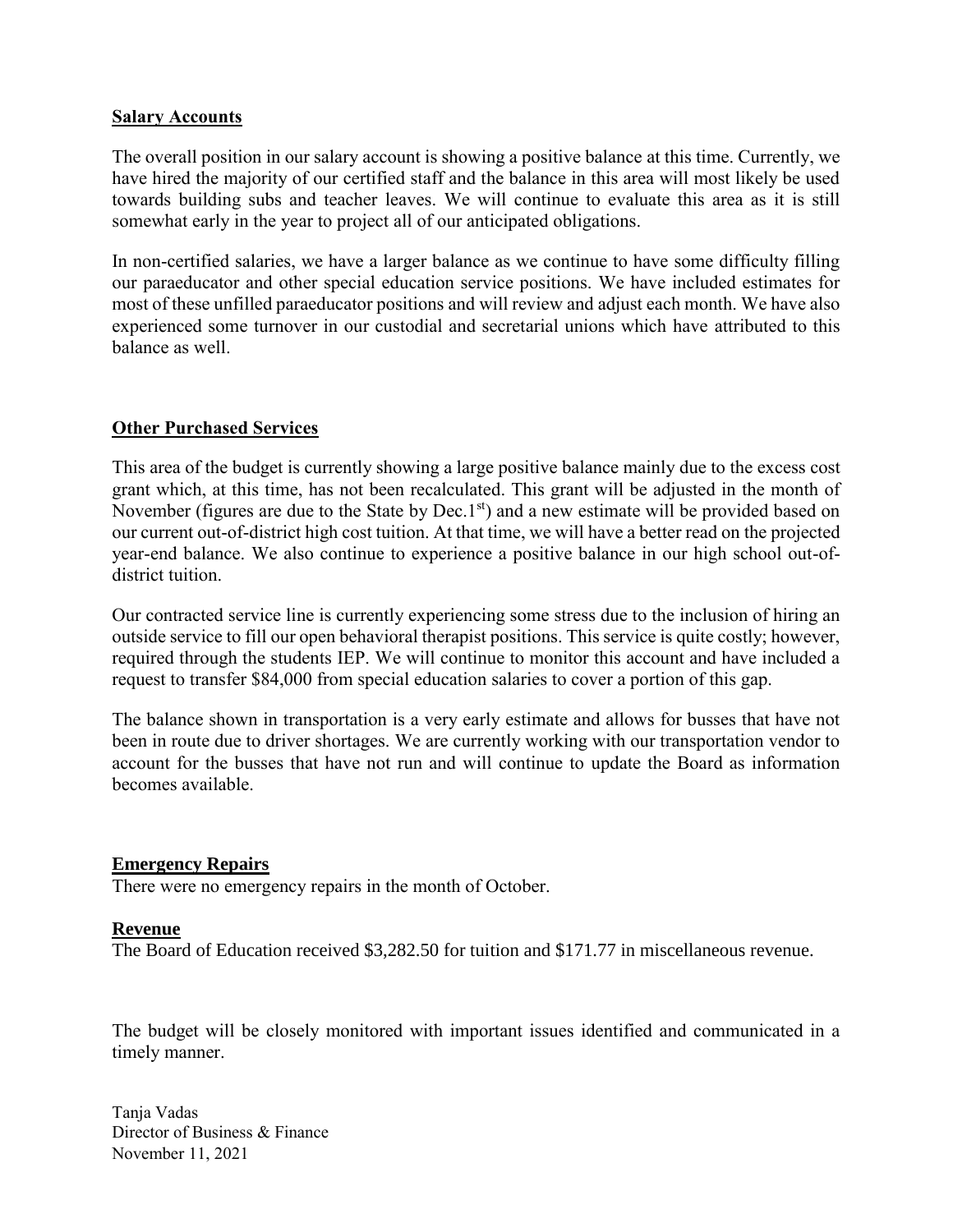| <b>OBJECT</b><br>CODE | <b>EXPENSE CATEGORY</b>          | <b>EXPENDED</b><br>2020 - 2021 |       | 2021 - 2022<br><b>APPROVED</b><br><b>BUDGET</b> | <b>YTD</b><br><b>TRANSFERS</b><br>2021 - 2022 |        | <b>CURRENT</b><br><b>BUDGET</b> | <b>YTD</b><br><b>EXPENDITURE</b> |        | <b>ENCUMBER</b> | <b>BALANCE</b> | <b>ANTICIPATED</b><br><b>OBLIGATIONS</b> |      | <b>PROJECTED</b><br><b>BALANCE</b> | %<br><b>EXP</b> |
|-----------------------|----------------------------------|--------------------------------|-------|-------------------------------------------------|-----------------------------------------------|--------|---------------------------------|----------------------------------|--------|-----------------|----------------|------------------------------------------|------|------------------------------------|-----------------|
|                       | <b>GENERAL FUND BUDGET</b>       |                                |       |                                                 |                                               |        |                                 |                                  |        |                 |                |                                          |      |                                    |                 |
| 100                   | <b>SALARIES</b>                  | $$51,136,424$ \ \$             |       | 52,267,415 \$                                   |                                               | $-$ \$ | 52,267,415 \$                   | 11,185,185 \$                    |        | 38,992,037 \$   | 2,090,193 \$   | 1,787,680 \$                             |      | 302,513                            | 99.42%          |
| 200                   | <b>EMPLOYEE BENEFITS</b>         |                                |       | $$11,442,647$ $$11,665,232$ $$$                 |                                               | $-$ \$ | 11,665,232 \$                   | 5,689,796 \$                     |        | 4,405,308 \$    | 1,570,127 \$   | $1,563,351$ \$                           |      | 6,777                              | 99.94%          |
| 300                   | <b>PROFESSIONAL SERVICES</b>     | \$<br>565,345 \$               |       | 687,417 \$                                      |                                               | - \$   | 687,417 \$                      | 112,308 \$                       |        | 34,766 \$       | 540,342 \$     | 534,316 <b>S</b>                         |      | 6,026                              | 99.12%          |
| 400                   | <b>PURCHASED PROPERTY SERV.</b>  | \$<br>1,821,238 \$             |       | 1,847,678 \$                                    |                                               | $-$ \$ | 1,847,678 \$                    | 559,630 \$                       |        | 551,329 \$      | 736,719 \$     | 725,538 <b>\$</b>                        |      | 11,181                             | 99.39%          |
| 500                   | <b>OTHER PURCHASED SERVICES</b>  | \$<br>9,172,832 \$             |       | 9,406,686 \$                                    |                                               | - \$   | 9,406,686 \$                    | 1,795,726 \$                     |        | 7,264,083 \$    | 346,878 \$     | 173,628 \$                               |      | 173,249                            | 98.16%          |
| 600                   | <b>SUPPLIES</b>                  | \$<br>3,455,926 \$             |       | 3,381,039 \$                                    |                                               | - \$   | 3,381,039 \$                    | 817,868 \$                       |        | 307,602 \$      | 2,255,569 \$   | 2,188,030 \$                             |      | 67,539                             | 98.00%          |
| 700                   | <b>PROPERTY</b>                  | \$<br>963,462 \$               |       | 268,112 \$                                      |                                               | $-$ \$ | 268,112 \$                      | 17,380 \$                        |        | 142,396 \$      | 108,336 \$     | $111,511$ <b>S</b>                       |      | (3, 175)                           | 101.18%         |
| 800                   | <b>MISCELLANEOUS</b>             | \$<br>66,663 \$                |       | 74,119 \$                                       |                                               | $-$ \$ | 74,119 \$                       | 48,862 \$                        |        | 607 \$          | 24,650 \$      | 24,650 \$                                |      | $\overline{\phantom{a}}$           | 100.00%         |
| 910                   | <b>SPECIAL ED CONTINGENCY</b>    | \$                             | $-$ S | 100,000 \$                                      |                                               | $-$ \$ | 100,000 \$                      |                                  | $-$ \$ | $-$ S           | $100,000$ \$   |                                          | - \$ | 100.000                            | $0.00\%$        |
|                       | <b>TOTAL GENERAL FUND BUDGET</b> |                                |       | \$ 78,624,538 \$ 79,697,698 \$                  |                                               |        | $-$ \$ 79,697,698 \$            | 20,226,755 \$                    |        | 51,698,128 \$   | 7,772,815 \$   | 7,108,705 \$                             |      | 664,110                            | 99.17%          |
| 900                   | <b>TRANSFER NON-LAPSING</b>      | \$<br>27,238                   |       |                                                 |                                               |        |                                 |                                  |        |                 |                |                                          |      |                                    |                 |
|                       | <b>GRAND TOTAL</b>               | $$78,651,776$ \, S             |       | 79,697,698 \$                                   |                                               | $-$ S  | 79,697,698 \$                   | 20,226,755 \$                    |        | 51,698,128 \$   | 7,772,815 \$   | 7,108,705 \$                             |      | 664,110                            | 99.17%          |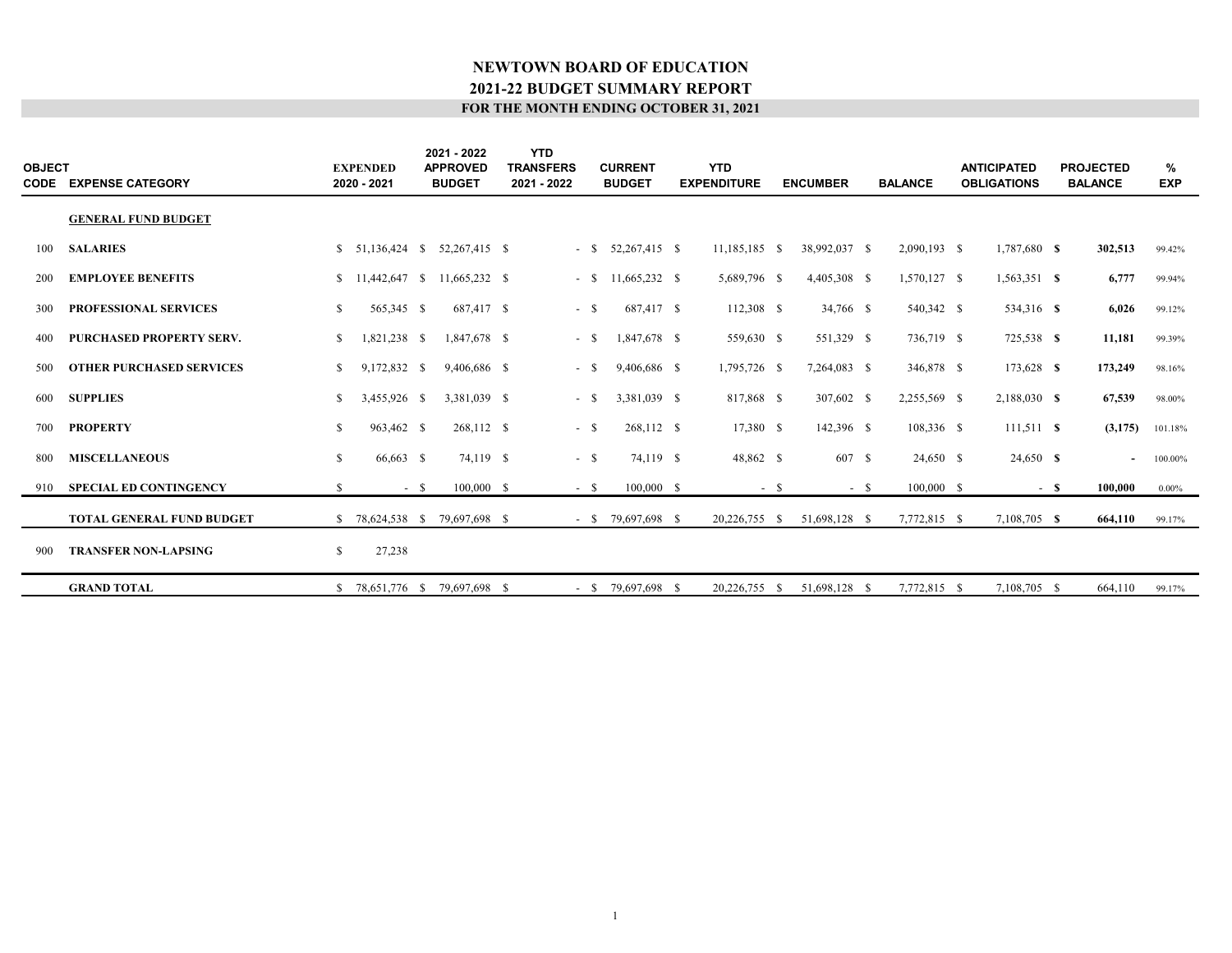| <b>OBJECT</b> | <b>CODE EXPENSE CATEGORY</b>           |               | <b>EXPENDED</b><br>2020 - 2021 |      | 2021 - 2022<br><b>APPROVED</b><br><b>BUDGET</b> | <b>YTD</b><br><b>TRANSFERS</b><br>2021 - 2022 |               | <b>CURRENT</b><br><b>BUDGET</b> | <b>YTD</b><br><b>EXPENDITURE</b> |               | <b>ENCUMBER</b> |              | <b>BALANCE</b>           |               | <b>ANTICIPATED</b><br><b>OBLIGATIONS</b> |               | <b>PROJECTED</b><br><b>BALANCE</b> | %<br><b>EXP</b> |  |
|---------------|----------------------------------------|---------------|--------------------------------|------|-------------------------------------------------|-----------------------------------------------|---------------|---------------------------------|----------------------------------|---------------|-----------------|--------------|--------------------------|---------------|------------------------------------------|---------------|------------------------------------|-----------------|--|
|               |                                        |               |                                |      |                                                 |                                               |               |                                 |                                  |               |                 |              |                          |               |                                          |               |                                    |                 |  |
| 100           | <b>SALARIES</b>                        |               |                                |      |                                                 |                                               |               |                                 |                                  |               |                 |              |                          |               |                                          |               |                                    |                 |  |
|               | <b>Administrative Salaries</b>         | £.            | 4.186.380                      | - \$ | 4.221.800 \$                                    | 14,759                                        | -S            | 4.236.559 \$                    | 1.332.057 \$                     |               | 2.897.522 \$    |              | 6.979 \$                 |               | $8,200$ \$                               |               | (1,221)                            | 100.03%         |  |
|               | Teachers & Specialists Salaries        | S.            | 32,684,013 \$                  |      | 33,063,708 \$                                   | $(87,759)$ \$                                 |               | 32,975,949 \$                   | 6,338,754 \$                     |               | 26,555,349 \$   |              | 81,845 \$                |               | $(66,000)$ \$                            |               | 147,845                            | 99.55%          |  |
|               | Early Retirement                       | S.            | 16,000 \$                      |      | 8,000 \$                                        | 73,000 \$                                     |               | 81,000 \$                       | 81,000 \$                        |               |                 | $\mathbf{s}$ | $\overline{\phantom{a}}$ | -S            | $\overline{\phantom{a}}$                 | $\mathbf{s}$  | $\overline{\phantom{a}}$           | 100.00%         |  |
|               | Continuing Ed./Summer School           | <sup>\$</sup> | 72,844 \$                      |      | 93,097 \$                                       | $1,136$ \$                                    |               | 94,233 \$                       | 60,491 \$                        |               | 33,742 \$       |              | $\overline{\phantom{a}}$ | <sup>\$</sup> | $\overline{a}$                           | <sup>\$</sup> | $\overline{\phantom{a}}$           | 100.00%         |  |
|               | Homebound & Tutors Salaries            | S.            | 78,691 \$                      |      | 159,858 \$                                      |                                               | - \$          | 159,858 \$                      | 16,377 \$                        |               | 52,596 \$       |              | 90,885 \$                |               | 89,422 \$                                |               | 1,463                              | 99.09%          |  |
|               | <b>Certified Substitutes</b>           | <sup>\$</sup> | 753,567 \$                     |      | 642,310 \$                                      |                                               | -S            | 642,310 \$                      | 89,615 \$                        |               | 228,105 \$      |              | 324,590 \$               |               | 376,605 \$                               |               | (52,015)                           | 108.10%         |  |
|               | Coaching/Activities                    | <sup>\$</sup> | 624,714 \$                     |      | 662,356 \$                                      |                                               | -S            | 662,356 \$                      | $\blacksquare$                   | <sup>\$</sup> | 4,000 S         |              | 658,356 \$               |               | 658,356 \$                               |               | $\overline{\phantom{a}}$           | 100.00%         |  |
|               | Staff & Program Development            | <sup>\$</sup> | 169,712 \$                     |      | 150,083 \$                                      |                                               | <sup>\$</sup> | 150,083 \$                      | 54,975 \$                        |               | 9,453 \$        |              | 85,655 \$                |               | 82,090 \$                                |               | 3,564                              | 97.63%          |  |
|               | <b>CERTIFIED SALARIES</b>              | S.            | 38,585,921 \$                  |      | 39,001,212 \$                                   | $1,136$ \$                                    |               | 39,002,348 \$                   | 7,973,270 \$                     |               | 29,780,767 \$   |              | 1,248,311 \$             |               | 1,148,674 \$                             |               | 99,637                             | 99.74%          |  |
|               | Supervisors & Technology Salaries      | \$            | 1,017,628 \$                   |      | 1,086,292 \$                                    | 15,046 \$                                     |               | 1,101,338 \$                    | 328,388 \$                       |               | 634,418 \$      |              | 138,532 \$               |               | 130,066 \$                               |               | 8,466                              | 99.23%          |  |
|               | Clerical & Secretarial Salaries        | £.            | 2,286,001                      | - S  | 2,312,625 \$                                    | 6,137                                         | -S            | 2,318,762 \$                    | 626,934 \$                       |               | 1,638,606 \$    |              | 53,222 \$                |               | 33,000 \$                                |               | 20,222                             | 99.13%          |  |
|               | <b>Educational Assistants</b>          | £.            | 2,679,741 \$                   |      | 2,970,947 \$                                    |                                               | -S            | 2,970,947 \$                    | 513,820 \$                       |               | 2,273,802 \$    |              | 183,325 \$               |               | 145,524 \$                               |               | 37,801                             | 98.73%          |  |
|               | Nurses & Medical Advisors              | <sup>\$</sup> | 872,353 \$                     |      | 909,761 \$                                      | 2,762                                         | - \$          | 912.523 \$                      | 190,257 \$                       |               | 710,339 \$      |              | 11,927 \$                |               | 26,579 \$                                |               | (14,652)                           | 101.61%         |  |
|               | Custodial & Maint. Salaries            | £.            | 3,156,782 \$                   |      | 3,326,720 \$                                    | 4,698                                         | - \$          | 3,331,418 \$                    | 980,124 \$                       |               | 2,272,422 \$    |              | 78,872 \$                |               | 37,210 \$                                |               | 41,662                             | 98.75%          |  |
|               | Non-Certied Adj & Bus Drivers Salaries | S.            | 10,597 \$                      |      | 98,779 \$                                       | $(66,625)$ \$                                 |               | 32,154 \$                       |                                  | -S            |                 | $\mathbf{s}$ | 32,154 \$                |               | $\overline{\phantom{a}}$                 | <sup>S</sup>  | 32,154                             | $0.00\%$        |  |
|               | Career/Job Salaries                    | <sup>\$</sup> | 53,746 \$                      |      | 134,711 \$                                      |                                               | -S            | 134,711 \$                      | 31,862 \$                        |               | 85,904 \$       |              | $16,945$ \$              |               | 16,617 \$                                |               | 329                                | 99.76%          |  |
|               | <b>Special Education Svcs Salaries</b> | <sup>S</sup>  | 1,364,876 \$                   |      | 1,400,112 \$                                    | 25,280 \$                                     |               | 1.425.392 \$                    | 297,956 \$                       |               | 1,056,307 \$    |              | 71,129 \$                |               | $(19,760)$ \$                            |               | 90,889                             | 93.62%          |  |
|               | Security Salaries & Attendance         | <sup>\$</sup> | 596,036 \$                     |      | 640,246 \$                                      | 11,566 \$                                     |               | 651,812 \$                      | 135,738 \$                       |               | 523,947 \$      |              | $(7,873)$ \$             |               | 14,868 \$                                |               | (22,741)                           | 103.49%         |  |
|               | Extra Work - Non-Cert.                 | <sup>\$</sup> | 146,562 \$                     |      | 118,010 \$                                      | $\sim$                                        | -S            | 118,010 \$                      | 43,739 \$                        |               | 15,524 \$       |              | 58,748 \$                |               | 50,000 \$                                |               | 8,748                              | 92.59%          |  |
|               | Custodial & Maint. Overtime            | S.            | 359,759 \$                     |      | 236,000 \$                                      |                                               | -S            | 236,000 \$                      | 60,507 \$                        |               |                 | - \$         | 175,493 \$               |               | 175,493 \$                               |               | $\overline{\phantom{a}}$           | 100.00%         |  |
|               | Civic Activities/Park & Rec.           | <sup>\$</sup> | $6,423$ \$                     |      | 32,000 \$                                       |                                               | -S            | 32,000 \$                       | $2,591$ \$                       |               | $-$ \$          |              | 29,409 \$                |               | 29,409 \$                                |               | $\sim$                             | 100.00%         |  |
|               | NON-CERTIFIED SALARIES                 | S.            | 12,550,504                     | - \$ | 13,266,203 \$                                   | $(1,136)$ \$                                  |               | 13,265,067 \$                   | 3,211,915 \$                     |               | 9,211,269 \$    |              | 841,883 \$               |               | 639,007 \$                               |               | 202,876                            | 98.47%          |  |
|               | <b>SUBTOTAL SALARIES</b>               |               | $$51,136,424$ \$               |      | 52,267,415 \$                                   |                                               | S             | 52,267,415 \$                   | 11,185,185 \$                    |               | 38,992,037 \$   |              | 2,090,193 \$             |               | 1,787,680 \$                             |               | 302,513                            | 99.42%          |  |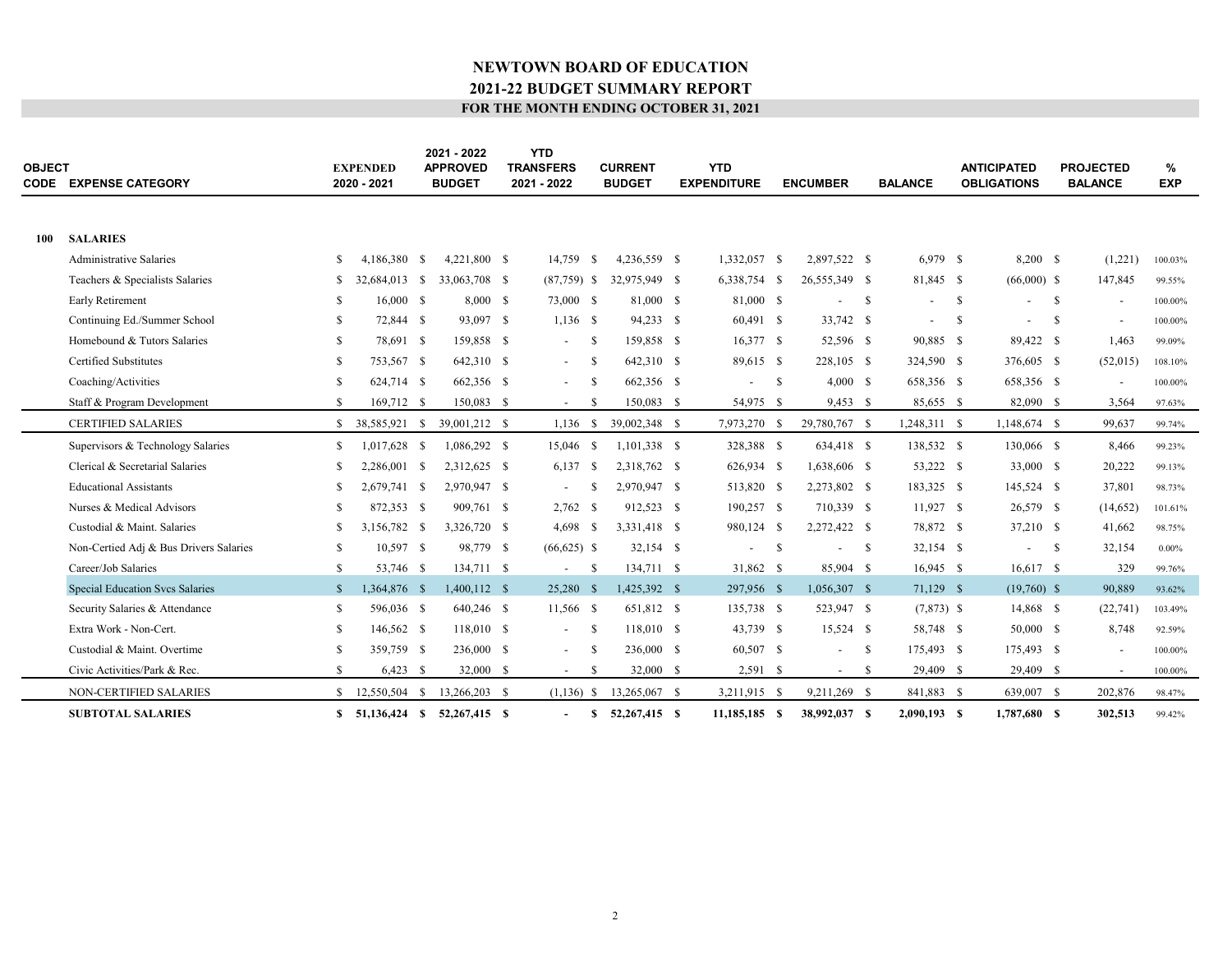| <b>OBJECT</b> | <b>CODE EXPENSE CATEGORY</b>                                                            |                     | <b>EXPENDED</b><br>2020 - 2021 |      | 2021 - 2022<br><b>APPROVED</b><br><b>BUDGET</b> |    | <b>YTD</b><br><b>TRANSFERS</b><br>2021 - 2022 |              | <b>CURRENT</b><br><b>BUDGET</b> |    | <b>YTD</b><br><b>EXPENDITURE</b> |    | <b>ENCUMBER</b>          |              | <b>BALANCE</b>           |      | <b>ANTICIPATED</b><br><b>OBLIGATIONS</b> |    | <b>PROJECTED</b><br><b>BALANCE</b> | %<br><b>EXP</b>   |
|---------------|-----------------------------------------------------------------------------------------|---------------------|--------------------------------|------|-------------------------------------------------|----|-----------------------------------------------|--------------|---------------------------------|----|----------------------------------|----|--------------------------|--------------|--------------------------|------|------------------------------------------|----|------------------------------------|-------------------|
| 200           | <b>EMPLOYEE BENEFITS</b>                                                                |                     |                                |      |                                                 |    |                                               |              |                                 |    |                                  |    |                          |              |                          |      |                                          |    |                                    |                   |
|               | Medical & Dental Expenses                                                               | S.                  | 8,282,131 \$                   |      | 8,532,018 \$                                    |    | $\sim$                                        | S            | 8,532,018 \$                    |    | 4,306,797 \$                     |    | 4,197,229 \$             |              | 27,992 \$                |      | 27,992 \$                                |    | $\overline{\phantom{a}}$           | 100.00%           |
|               | Life Insurance                                                                          | S.                  | 87,146 \$                      |      | 86,760 \$                                       |    | $\sim$                                        | -S           | 86,760 \$                       |    | 28,822 \$                        |    | $\blacksquare$           | $\mathbf{s}$ | 57,938 \$                |      | 57,938 \$                                |    | $\sim$                             | 100.00%           |
|               | FICA & Medicare                                                                         | \$                  | 1,590,115 \$                   |      | 1,641,519 \$                                    |    | $\sim$                                        | -S           | 1,641,519 \$                    |    | 375,261 \$                       |    | $\sim$                   | - S          | 1,266,258 \$             |      | 1,266,258 \$                             |    | $\overline{\phantom{a}}$           | 100.00%           |
|               | Pensions                                                                                | S.                  | 932,839 \$                     |      | 869,471 \$                                      |    |                                               | -S           | 869.471 \$                      |    | 748,748 \$                       |    | 750 \$                   |              | 119,973 \$               |      | 119,973 \$                               |    | $\sim$                             | 100.00%           |
|               | Unemployment & Employee Assist.                                                         | S.                  | 104,314 \$                     |      | 102,000 \$                                      |    |                                               | -S           | $102,000$ \$                    |    | $1,050$ \$                       |    | $\omega_{\rm{max}}$      | $\mathbf{s}$ | 100,950 \$               |      | 91,190 \$                                |    | 9,760                              | 90.43%            |
|               | Workers Compensation                                                                    | <sup>\$</sup>       | 446,103 \$                     |      | 433,464 \$                                      |    | $\overline{\phantom{a}}$                      | -S           | 433,464 \$                      |    | 229,118 \$                       |    | 207,329 \$               |              | $(2,983)$ \$             |      | $\overline{\phantom{a}}$                 | -S | (2,983)                            | 100.69%           |
|               | <b>SUBTOTAL EMPLOYEE BENEFITS</b>                                                       |                     |                                |      | 11,665,232 \$                                   |    |                                               | s            | 11,665,232 \$                   |    | 5,689,796 \$                     |    | 4,405,308 \$             |              | 1,570,127 \$             |      | $1,563,351$ \$                           |    | 6,777                              | 99.94%            |
| 300           | <b>PROFESSIONAL SERVICES</b><br>Professional Services<br>Professional Educational Serv. | S.<br><sup>\$</sup> | 468,690 \$<br>96,655 \$        |      | 518,402 \$<br>169,015 \$                        |    | $\sim$                                        | -S<br>-S     | 518,402 \$<br>169,015 \$        |    | 85,458 \$<br>26,850 \$           |    | 11,060 \$<br>23,706 \$   |              | 421,884 \$<br>118,459 \$ |      | 412,622 \$<br>121,695 \$                 |    | 9,262<br>(3,236)                   | 98.21%<br>101.91% |
|               | SUBTOTAL PROFESSIONAL SERV.                                                             | S                   | 565,345 \$                     |      | 687,417 \$                                      |    | $\overline{\phantom{a}}$                      | S            | 687,417 \$                      |    | $112,308$ \$                     |    | 34,766 \$                |              | 540,342 \$               |      | 534,316 \$                               |    | 6,026                              | 99.12%            |
| 400           | PURCHASED PROPERTY SERV.                                                                |                     |                                |      |                                                 |    |                                               |              |                                 |    |                                  |    |                          |              |                          |      |                                          |    |                                    |                   |
|               | Buildings & Grounds Contracted Svc.                                                     | \$                  | 635,010 \$                     |      | 678,563 \$                                      |    | $\overline{\phantom{a}}$                      | -S           | 678,563 \$                      |    | 306,515 \$                       |    | 294,845 \$               |              | 77,204 \$                |      | 76,000 \$                                |    | 1,204                              | 99.82%            |
|               | Utility Services - Water & Sewer                                                        | <sup>\$</sup>       | 98,263 \$                      |      | 151,157 \$                                      |    | $\sim$                                        | - \$         | 151,157 \$                      |    | 21,536 \$                        |    | $\overline{\phantom{a}}$ | $\mathbf{s}$ | 129,621 \$               |      | 119,621 \$                               |    | 10,000                             | 93.38%            |
|               | Building, Site & Emergency Repairs                                                      | \$                  | 513,908 \$                     |      | 475,000 \$                                      |    | $\sim$                                        | -S           | 475,000 \$                      |    | 130,839 \$                       |    | 49,740 \$                |              | 294,421 \$               |      | 294,421 \$                               |    | $\overline{\phantom{a}}$           | 100.00%           |
|               | <b>Equipment Repairs</b>                                                                | S.                  | 312,223 \$                     |      | 275,366 \$                                      |    |                                               | -S           | 275,366 \$                      |    | 33,845 \$                        |    | 62,470 \$                |              | 179,050 \$               |      | 179,073 \$                               |    | (23)                               | 100.01%           |
|               | Rentals - Building & Equipment                                                          | -S                  | 261,834                        | - \$ | 267,592 \$                                      |    |                                               | -S           | 267,592 \$                      |    | 66,895 \$                        |    | 144,274 \$               |              | 56,423 \$                |      | 56,423 \$                                |    | $\overline{0}$                     | 100.00%           |
|               | Building & Site Improvements                                                            | <sup>\$</sup>       | $\overline{\phantom{a}}$       | -S   | $\overline{\phantom{a}}$                        | -S | $\overline{\phantom{a}}$                      | <sup>S</sup> | $\overline{\phantom{a}}$        | -S | $\sim$                           | -S | $\overline{\phantom{a}}$ | -S           | $\sim$                   | - \$ | $\sim$                                   | \$ | $\overline{\phantom{a}}$           |                   |
|               | <b>SUBTOTAL PUR. PROPERTY SERV.</b>                                                     | S.                  | 1,821,238 \$                   |      | 1,847,678 \$                                    |    |                                               | -S           | 1,847,678 \$                    |    | 559,630 \$                       |    | 551,329 \$               |              | 736,719 \$               |      | 725,538 \$                               |    | 11,181                             | 99.39%            |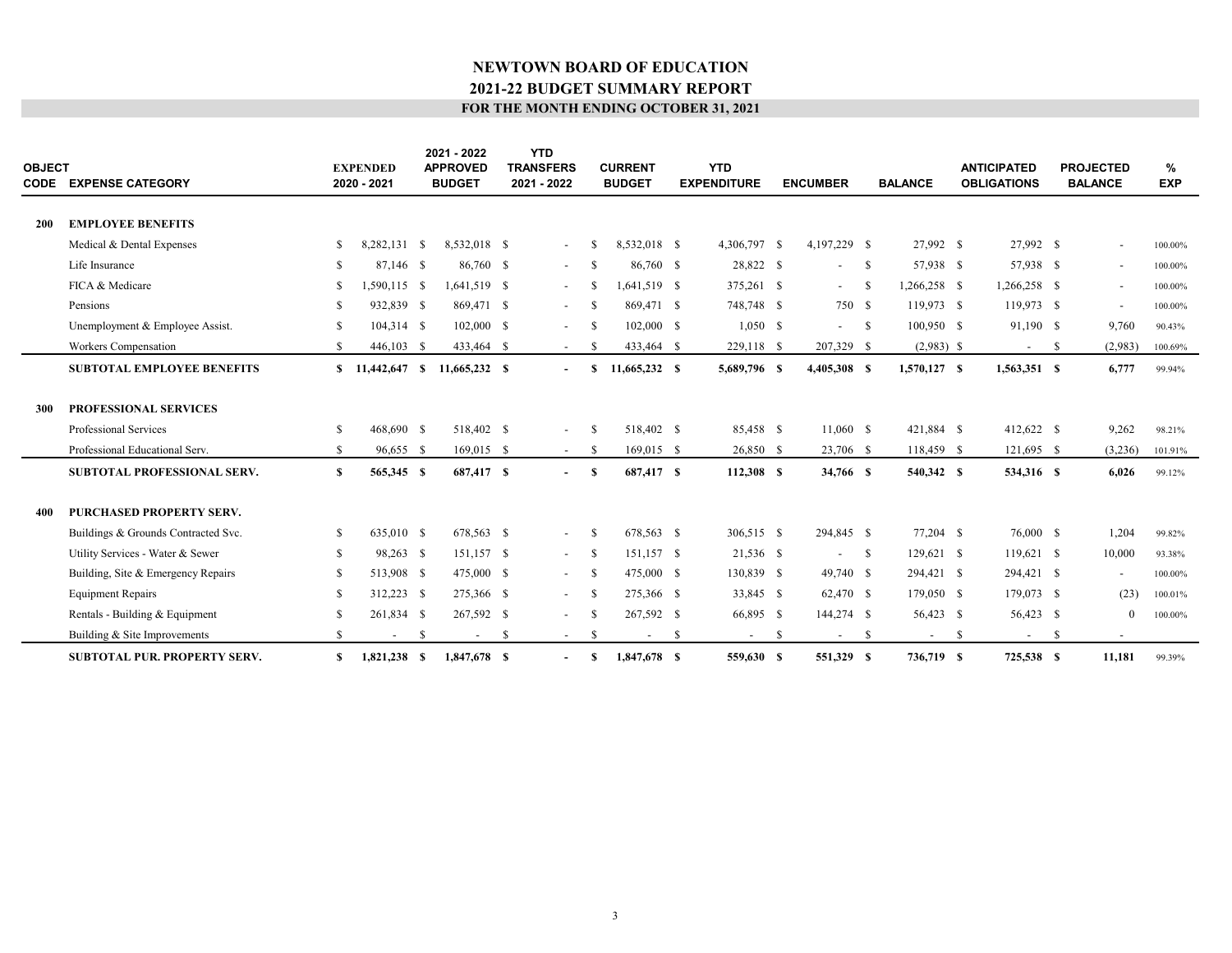| <b>OBJECT</b><br>CODE | <b>EXPENSE CATEGORY</b>               |              | <b>EXPENDED</b><br>2020 - 2021 |      | 2021 - 2022<br><b>APPROVED</b><br><b>BUDGET</b> | <b>YTD</b><br><b>TRANSFERS</b><br>2021 - 2022 |      | <b>CURRENT</b><br><b>BUDGET</b> | <b>YTD</b><br><b>EXPENDITURE</b> | <b>ENCUMBER</b>          |          | <b>BALANCE</b> | <b>ANTICIPATED</b><br><b>OBLIGATIONS</b> |              | <b>PROJECTED</b><br><b>BALANCE</b> | %<br><b>EXP</b> |  |
|-----------------------|---------------------------------------|--------------|--------------------------------|------|-------------------------------------------------|-----------------------------------------------|------|---------------------------------|----------------------------------|--------------------------|----------|----------------|------------------------------------------|--------------|------------------------------------|-----------------|--|
| 500                   | <b>OTHER PURCHASED SERVICES</b>       |              |                                |      |                                                 |                                               |      |                                 |                                  |                          |          |                |                                          |              |                                    |                 |  |
|                       | <b>Contracted Services</b>            | \$           | 982,236 \$                     |      | 698,975 \$                                      |                                               |      | 698,975 \$                      | 286,721 \$                       | 167,796 \$               |          | 244,458 \$     | 374,838 \$                               |              |                                    |                 |  |
|                       |                                       |              |                                |      |                                                 | $\sim$                                        | -S   | 4.571.980 \$                    |                                  |                          |          |                |                                          |              | (130, 380)                         | 118.65%         |  |
|                       | <b>Transportation Services</b>        | $\mathbb{S}$ | 4,015,701 \$                   |      | 4,571,980 \$                                    | $\sim$                                        |      |                                 | 640,251 \$                       | 3,176,701 \$             |          | 755,028 \$     | 650,434 \$                               |              | 104,594                            | 97.71%          |  |
|                       | Insurance - Property & Liability      | \$           | 402,662 \$                     |      | 385,500 \$                                      | $\sim$                                        | -S   | 385,500 \$                      | 223,410 \$                       | $163, 163$ \$            |          | $(1,073)$ \$   | $\sim$                                   | $\mathbf{s}$ | (1,073)                            | 100.28%         |  |
|                       | Communications                        | \$.          | 157,606 \$                     |      | 128,815 \$                                      | $\sim$                                        | -S   | 128,815 \$                      | 63,949 \$                        | 84,033 \$                |          | $(19,167)$ \$  | 13,920 \$                                |              | (33,087)                           | 125.69%         |  |
|                       | <b>Printing Services</b>              | \$           | 25.333 \$                      |      | $26,169$ \$                                     | $\sim$                                        |      | 26,169 \$                       | $1,361$ \$                       | 725 \$                   |          | 24,083 \$      | 24,083 \$                                |              | $\overline{\phantom{a}}$           | 100.00%         |  |
|                       | Tuition - Out of District             | $\mathbf{s}$ | 3,431,665                      | - \$ | 3,373,676 \$                                    | $\sim$                                        |      | 3,373,676 \$                    | 543,748 \$                       | 3,568,996 \$             |          | $(739,068)$ \$ | $(972, 263)$ \$                          |              | 233,195                            | 93.09%          |  |
|                       | Student Travel & Staff Mileage        | S.           | 157,629 \$                     |      | 221,571 \$                                      | $\sim$                                        | -8   | 221,571 \$                      | 36,286 \$                        | 102,669 \$               |          | 82,616 \$      | 82,616 \$                                |              | $\sim$                             | 100.00%         |  |
|                       | <b>SUBTOTAL OTHER PURCHASED SERV.</b> | S.           | 9,172,832 \$                   |      | 9,406,686 \$                                    | $\overline{\phantom{a}}$                      |      | 9,406,686 \$                    | 1,795,726 \$                     | 7,264,083 \$             |          | 346,878 \$     | 173,628 \$                               |              | 173,249                            | 98.16%          |  |
|                       |                                       |              |                                |      |                                                 |                                               |      |                                 |                                  |                          |          |                |                                          |              |                                    |                 |  |
| 600                   | <b>SUPPLIES</b>                       |              |                                |      |                                                 |                                               |      |                                 |                                  |                          |          |                |                                          |              |                                    |                 |  |
|                       | Instructional & Library Supplies      | \$.          | 826,451 \$                     |      | 773,786 \$                                      | $\overline{\phantom{a}}$                      | -S   | 773,786 \$                      | 273,102 \$                       | 153,246 \$               |          | 347,438 \$     | 353,217 \$                               |              | (5,780)                            | 100.75%         |  |
|                       | Software, Medical & Office Supplies   | \$.          | 214,286 \$                     |      | 214,816 \$                                      | $\sim$                                        | - \$ | 214,816 \$                      | 75,448 \$                        | 44,983 \$                |          | 94,386 \$      | 94,386 \$                                |              | $\overline{\phantom{a}}$           | 100.00%         |  |
|                       | <b>Plant Supplies</b>                 | S            | 622,223 \$                     |      | 391,100 \$                                      | $\sim$                                        | -S   | 391,100 \$                      | 130,940 \$                       | 83,345 \$                |          | 176,815 \$     | 176,815 \$                               |              | $\overline{\phantom{a}}$           | 100.00%         |  |
|                       | Electric                              | \$.          | 801,953 \$                     |      | 1,043,970 \$                                    | $\sim$                                        |      | 1,043,970 \$                    | 222,979 \$                       | $\sim$                   | - \$     | 820,991 \$     | 800,122 \$                               |              | 20,869                             | 98.00%          |  |
|                       | Propane & Natural Gas                 | \$.          | 357,556 \$                     |      | 416,899 \$                                      | $\sim$                                        | -S   | 416,899 \$                      | 35,295 \$                        | $\sim 10^{-1}$           | <b>S</b> | 381,604 \$     | 338,604 \$                               |              | 43,000                             | 89.69%          |  |
|                       | Fuel Oil                              | \$.          | 55,386 \$                      |      | 63,000 \$                                       | $\sim$                                        | - \$ | 63,000 \$                       | 7,458 \$                         | $- S$                    |          | 55,542 \$      | 55,542 \$                                |              | $\overline{\phantom{a}}$           | 100.00%         |  |
|                       | Fuel for Vehicles & Equip.            | \$.          | 160,849 \$                     |      | 202,401 \$                                      | $\overline{\phantom{a}}$                      | -S   | 202,401 \$                      | 33,883 \$                        | $\overline{\phantom{a}}$ | - \$     | 168,518 \$     | 158,518 \$                               |              | 10,000                             | 95.06%          |  |
|                       | Textbooks                             | \$.          | 417,222 \$                     |      | 275,067 \$                                      | $\sim$                                        | -S   | 275,067 \$                      | 38,764 \$                        | $26,028$ \$              |          | 210,274 \$     | 210,824 \$                               |              | (550)                              | 100.20%         |  |
|                       | <b>SUBTOTAL SUPPLIES</b>              | \$           | 3.455,926 \$                   |      | 3.381.039 \$                                    |                                               | £.   | 3.381.039 \$                    | 817,868 \$                       | 307,602 \$               |          | 2.255,569 \$   | 2.188,030 \$                             |              | 67.539                             | 98.00%          |  |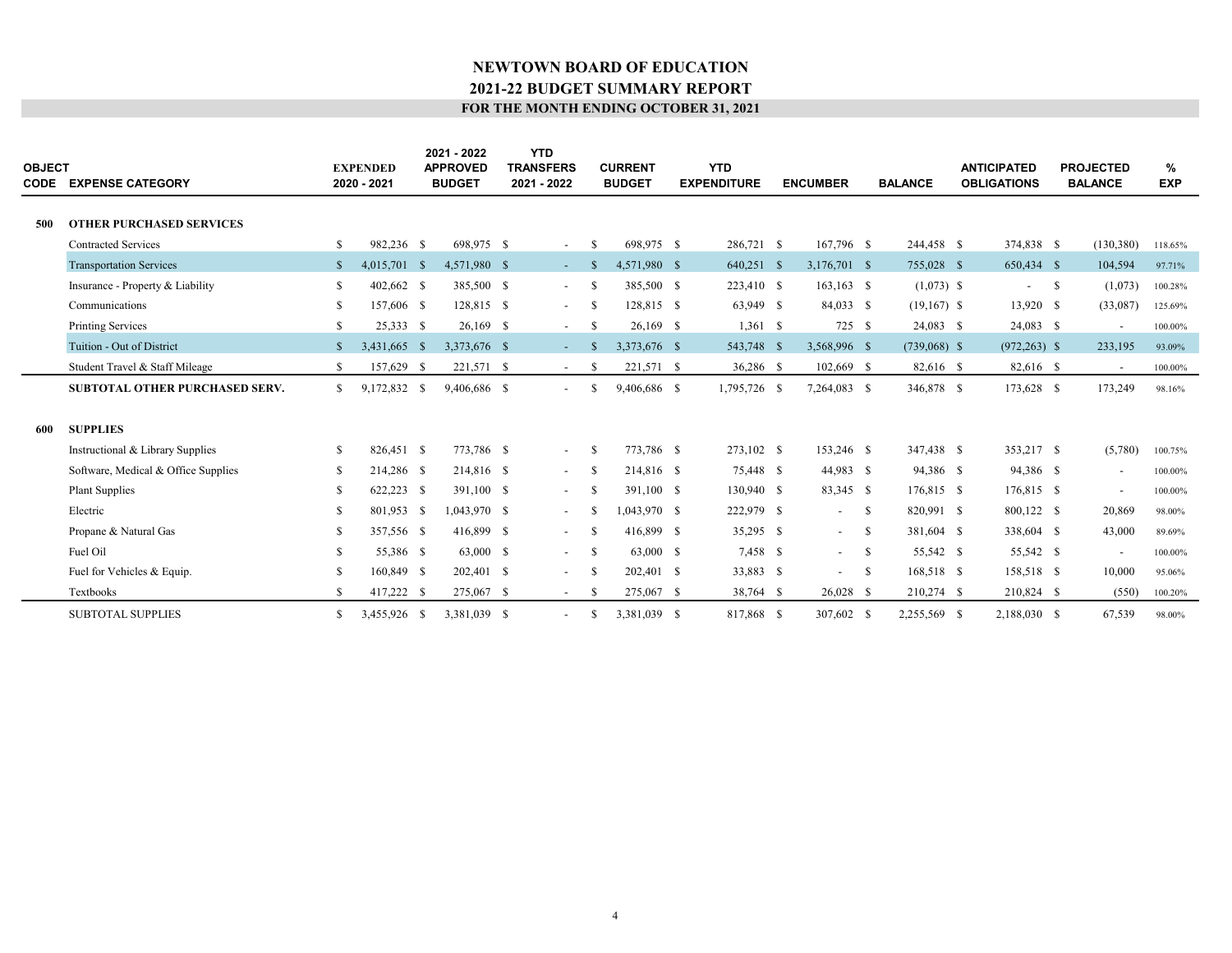| <b>OBJECT</b> | <b>CODE EXPENSE CATEGORY</b>                                                                                   |               | <b>EXPENDED</b><br>2020 - 2021            |              | 2021 - 2022<br><b>APPROVED</b><br><b>BUDGET</b> |                               | <b>YTD</b><br><b>TRANSFERS</b><br>2021 - 2022     |               | <b>CURRENT</b><br><b>BUDGET</b>              | <b>YTD</b><br><b>EXPENDITURE</b>          | <b>ENCUMBER</b>                             |     | <b>BALANCE</b>                                       | <b>ANTICIPATED</b><br><b>OBLIGATIONS</b> |              | <b>PROJECTED</b><br><b>BALANCE</b> | %<br><b>EXP</b>                  |
|---------------|----------------------------------------------------------------------------------------------------------------|---------------|-------------------------------------------|--------------|-------------------------------------------------|-------------------------------|---------------------------------------------------|---------------|----------------------------------------------|-------------------------------------------|---------------------------------------------|-----|------------------------------------------------------|------------------------------------------|--------------|------------------------------------|----------------------------------|
| 700           | <b>PROPERTY</b>                                                                                                |               |                                           |              |                                                 |                               |                                                   |               |                                              |                                           |                                             |     |                                                      |                                          |              |                                    |                                  |
|               | Technology Equipment                                                                                           | S.            | 803,761 \$                                |              | 130,960 \$                                      |                               |                                                   | -S            | 130,960 \$                                   | $6,664$ \$                                | 28,221 \$                                   |     | 96,075 \$                                            | 96,075 \$                                |              |                                    | 100.00%                          |
|               | Other Equipment                                                                                                | \$            | 159,701 \$                                |              | 137,152 \$                                      |                               |                                                   | - \$          | 137,152 \$                                   | $10,716$ \$                               | $114,175$ \$                                |     | $12,261$ \$                                          | 15,436 \$                                |              | (3,175)                            | 102.32%                          |
|               | <b>SUBTOTAL PROPERTY</b>                                                                                       | $\mathbb{S}$  | 963,462 \$                                |              | 268,112 \$                                      |                               | $- S$                                             |               | 268,112 \$                                   | 17,380 \$                                 | 142,396 \$                                  |     | 108,336 \$                                           | $111,511$ \$                             |              |                                    | $(3,175)$ 101.18%                |
| 800           | <b>MISCELLANEOUS</b>                                                                                           |               |                                           |              |                                                 |                               |                                                   |               |                                              |                                           |                                             |     |                                                      |                                          |              |                                    |                                  |
|               | <b>Memberships</b>                                                                                             | \$            | 66,663 \$                                 |              | 74,119 \$                                       |                               | $-$ \$                                            |               | 74,119 \$                                    | 48,862 \$                                 | 607 \$                                      |     | 24,650 \$                                            | 24,650 \$                                |              |                                    | 100.00%                          |
|               | <b>SUBTOTAL MISCELLANEOUS</b>                                                                                  | $\mathbf{s}$  | 66,663 \$                                 |              | 74,119 \$                                       |                               | $- S$                                             |               | 74,119 \$                                    | 48,862 \$                                 | 607 S                                       |     | 24,650 S                                             | 24,650 S                                 |              |                                    | 100.00%                          |
| 910           | <b>SPECIAL ED CONTINGENCY</b>                                                                                  | $\mathbf{s}$  |                                           | $\mathbf{s}$ | 100,000 S                                       |                               |                                                   | $\mathbf{s}$  | 100,000 S                                    | $-$ S                                     | $\overline{\phantom{0}}$                    | - S | 100,000 S                                            | $\overline{\phantom{0}}$                 | - S          | 100,000                            | $0.00\%$                         |
|               | <b>TOTAL LOCAL BUDGET</b>                                                                                      |               |                                           |              | \$ 78,624,538 \$ 79,697,698 \$                  |                               |                                                   |               | $-$ \$ 79,697,698 \$                         | 20,226,755 \$                             | 51,698,128 \$                               |     | 7,772,815 \$                                         | 7,108,705 \$                             |              | 664,110                            | 99.17%                           |
| 51266         | <b>REVENUES</b><br><b>EXCESS COST GRANT REVENUE</b><br><b>Special Education Svcs Salaries ECG</b>              | S             | <b>EXPENDED</b><br>2020-2021<br>(30, 492) |              |                                                 | $\mathcal{S}$                 | <b>APPROVED</b><br><b>BUDGET</b><br>$(36,710)$ \$ |               | <b>PROJECTED</b><br>1-Dec<br>$(27, 533)$ \$  | <b>PROJECTED</b><br>1-Mar<br>$(9,178)$ \$ | <b>ESTIMATED</b><br>22-Apr<br>$(36,710)$ \$ |     | <b>VARIANCE</b><br>to Budget                         | <b>FEB DEPOSIT</b>                       |              | <b>MAY DEPOSIT</b>                 | % TO<br><b>BUDGET</b><br>100.00% |
| 54116         | <b>Transportation Services - ECG</b>                                                                           | $\mathcal{S}$ | (257,766)                                 |              |                                                 | $\mathbf{\hat{s}}$            | $(362,617)$ \$                                    |               | $(271,963)$ \$                               | $(90, 654)$ \$                            | $(362, 617)$ \$                             |     | $\overline{\phantom{a}}$                             |                                          |              |                                    | 100.00%                          |
| 54160         | Tuition - Out of District ECG<br>Total                                                                         | $\mathcal{S}$ | $\{(1,196,501)\}$<br>(1, 484, 759)        |              |                                                 | $\mathcal{S}$<br>$\mathbf{s}$ | $(1,261,493)$ \$<br>$(1,660,820)$ \$              |               | $(946, 120)$ \$<br>$(1, 245, 615)$ \$        | $(315, 373)$ \$<br>$(415,205)$ \$         | $(1,261,493)$ \$<br>$(1,660,820)$ \$        |     | $\overline{\phantom{a}}$<br>$\overline{\phantom{a}}$ |                                          | -8           |                                    | 100.00%<br>100.00%               |
|               |                                                                                                                |               |                                           |              |                                                 |                               |                                                   |               |                                              |                                           |                                             |     |                                                      | <b>Total</b>                             | $\mathbf{s}$ | $\sim$                             |                                  |
|               | <b>OTHER REVENUES</b>                                                                                          |               |                                           |              |                                                 |                               |                                                   |               |                                              |                                           |                                             |     |                                                      |                                          |              |                                    |                                  |
|               | <b>BOARD OF EDUCATION FEES &amp; CHARGES - SERVICES</b>                                                        |               |                                           |              |                                                 |                               |                                                   |               | <b>APPROVED</b><br><b>BUDGET</b>             | <b>ANTICIPATED</b>                        | <b>RECEIVED</b>                             |     | <b>BALANCE</b>                                       | $\frac{0}{0}$<br><b>RECEIVED</b>         |              |                                    |                                  |
|               | <b>LOCAL TUITION</b>                                                                                           |               |                                           |              |                                                 |                               |                                                   |               | \$32,430                                     |                                           | \$10,100                                    |     | \$22,330                                             | 31.14%                                   |              |                                    |                                  |
|               | HIGH SCHOOL FEES FOR PARKING PERMITS                                                                           |               |                                           |              |                                                 |                               |                                                   |               | \$30,000                                     |                                           |                                             |     | \$30,000                                             | $0.00\%$                                 |              |                                    |                                  |
|               | <b>MISCELLANEOUS FEES</b>                                                                                      |               |                                           |              |                                                 |                               |                                                   |               | \$6,000                                      |                                           | \$853                                       |     | \$5,147                                              | 14.22%                                   |              |                                    |                                  |
|               | TOTAL SCHOOL GENERATED FEES                                                                                    |               |                                           |              |                                                 |                               |                                                   |               | \$68,430                                     |                                           | \$10,953                                    |     | \$57,477                                             | 16.01%                                   |              |                                    |                                  |
|               | <b>OTHER GRANTS &amp; SPECIAL REVENUE OFFSETS</b>                                                              |               |                                           |              |                                                 |                               |                                                   |               |                                              |                                           |                                             |     |                                                      |                                          |              |                                    |                                  |
|               | <b>Excess Cost Grant -State Reimbursement</b><br><b>ESSER II</b><br>ESSER III (estimated \$819k for 21-22 use) |               |                                           |              |                                                 |                               |                                                   | <sup>\$</sup> | $(1,660,820)$ \$<br>\$625,532<br>\$1,253,726 | $(1,660,820)$ \$                          |                                             | -S  | (1,660,820)                                          | $0.00\%$<br>$0.00\%$<br>$0.00\%$         |              |                                    |                                  |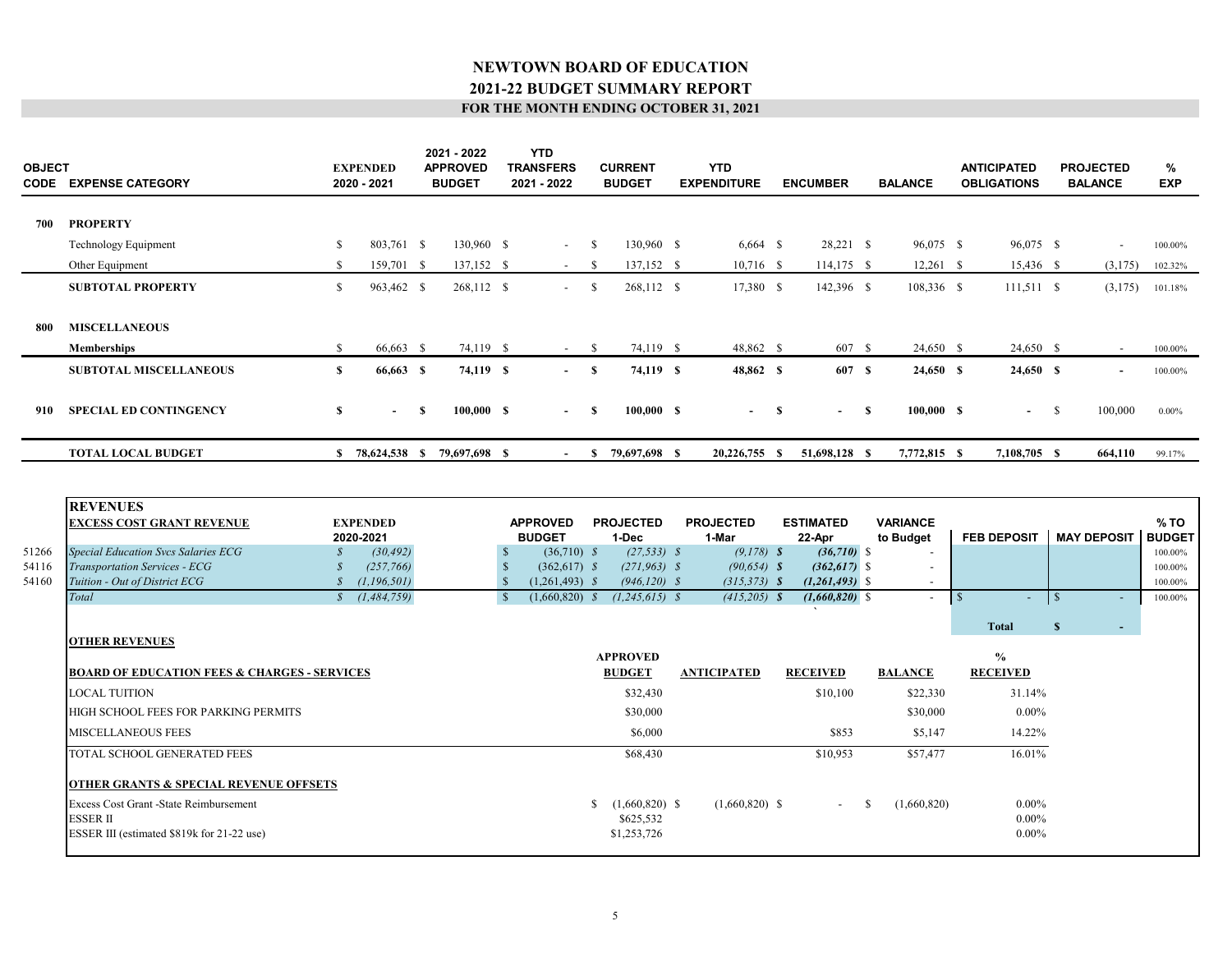# **2021 - 2022 NEWTOWN BOARD OF EDUCATION DETAIL OF TRANSFERS RECOMMENDED OCTOBER 31, 2021**

|               |               |                                     |       | <b>FROM</b>                                                               |                           | TO            |                                 |       |                                                   |                             |  |  |  |  |  |  |
|---------------|---------------|-------------------------------------|-------|---------------------------------------------------------------------------|---------------------------|---------------|---------------------------------|-------|---------------------------------------------------|-----------------------------|--|--|--|--|--|--|
|               | <b>OBJECT</b> |                                     |       |                                                                           |                           | <b>OBJECT</b> |                                 |       |                                                   |                             |  |  |  |  |  |  |
| <b>AMOUNT</b> | <b>CODE</b>   | <b>DESCRIPTION</b>                  |       |                                                                           |                           | <b>CODE</b>   | <b>DESCRIPTION</b>              |       |                                                   |                             |  |  |  |  |  |  |
| \$535,839     | 100           | Teachers & Specialists Salaries     |       |                                                                           |                           | 100           | Teachers & Specialists Salaries |       |                                                   |                             |  |  |  |  |  |  |
|               |               | \$16,296 001-10-024-0000            |       | 51121 HAW. - P.E.                                                         | <b>TEACHER REASSIGNED</b> |               | \$48,879 001-20-024-0000        |       | 51121 S.H. - P.E.                                 | <b>TEACHER REASSIGNED</b>   |  |  |  |  |  |  |
|               |               | \$16,296 001-40-024-0000            |       | 51121 HOM. - P.E.                                                         | <b>TEACHER REASSIGNED</b> |               | \$48,878 001-30-024-0000        |       | 51121 M.G. - P.E.                                 | <b>TEACHER REASSIGNED</b>   |  |  |  |  |  |  |
|               |               | \$65,165 001-45-024-0000            |       | 51121 RIS. - P.E.                                                         | <b>TEACHER REASSIGNED</b> |               |                                 |       |                                                   |                             |  |  |  |  |  |  |
|               |               | \$48,879 001-30-038-0000            |       | 51121 M.G. - CLASSROOM                                                    | <b>TEACHER - RECLASS</b>  |               | \$48,879 001-30-020-0000        | 51121 | M.G. - MATH/SCI.                                  | <b>TEACHER - RECLASS</b>    |  |  |  |  |  |  |
|               |               | \$27,761 001-10-038-0000            |       | 51121 HAW. - CLASSROOM                                                    | <b>TEACHER - RECLASS</b>  |               | \$27,761 001-10-012-0000        | 51121 | HAW. - WORLD LANG                                 | <b>TEACHER - RECLASS</b>    |  |  |  |  |  |  |
|               |               | \$43,308 001-20-038-0000            |       | 51121 S.H. - CLASSROOM                                                    | TEACHER - RECLASS         |               | \$43,308 001-20-012-0000        |       | 51121 S.H. - WORLD LANG                           | <b>TEACHER - RECLASS</b>    |  |  |  |  |  |  |
|               |               | \$40,223 001-30-038-0000            |       | 51121 M.G. - CLASSROOM                                                    | <b>TEACHER - RECLASS</b>  |               | \$40,223 001-30-012-0000        | 51121 | M.G. - WORLD LANG                                 | <b>TEACHER - RECLASS</b>    |  |  |  |  |  |  |
|               |               | \$29,304 001-40-038-0000            |       | 51121 HOM. - CLASSROOM                                                    | <b>TEACHER - RECLASS</b>  |               | \$29,304 001-40-012-0000        | 51121 | HOM. - WORLD LANG                                 | <b>TEACHER - RECLASS</b>    |  |  |  |  |  |  |
|               |               | \$57,124 001-45-038-0000            |       | 51121 RIS. - CLASSROOM                                                    | <b>TEACHER - RECLASS</b>  |               | \$57,124 001-45-012-0000        | 51121 | RIS. - WORLD LANG                                 | <b>TEACHER - RECLASS</b>    |  |  |  |  |  |  |
|               |               | \$97,757 001-45-038-0000            |       | 51121 RIS. - CLASSROOM                                                    | <b>TEACHER - RECLASS</b>  |               | \$97,757 001-45-025-0000        | 51121 | <b>RIS. - PROJECT ADVENT</b>                      | <b>TEACHER - RECLASS</b>    |  |  |  |  |  |  |
|               |               | \$93,726 001-45-038-0000            |       | 51121 RIS. - CLASSROOM                                                    | <b>TEACHER - RECLASS</b>  |               | \$93,726 001-45-028-0000        |       | 51121 RIS. - SCIENCE                              | <b>TEACHER - RECLASS</b>    |  |  |  |  |  |  |
|               |               |                                     |       |                                                                           |                           |               |                                 |       |                                                   |                             |  |  |  |  |  |  |
| \$19,526      | 100           | Teachers & Specialists Salaries     |       |                                                                           |                           | 100           | Teachers & Specialists Salaries |       |                                                   |                             |  |  |  |  |  |  |
|               |               | \$19,526 001-10-038-0000            |       | 51121 HAW. - CLASSROOM                                                    | <b>TEACHERS</b>           |               | \$16,651 001-20-038-0000        |       | 51121 S.H. - CLASSROOM                            | <b>TEACHER COVERAGE</b>     |  |  |  |  |  |  |
|               |               |                                     |       |                                                                           |                           |               | \$2,875 001-30-038-0000         |       | 51121 M.G - CLASSROOM                             | REDUCTION IN TITLE II FUNDS |  |  |  |  |  |  |
|               |               |                                     |       |                                                                           |                           |               |                                 |       |                                                   |                             |  |  |  |  |  |  |
| \$84,000      | 100           | Teachers & Specialists Salaries     |       |                                                                           |                           | 500           | <b>Contracted Services</b>      |       |                                                   |                             |  |  |  |  |  |  |
|               |               | \$84,000 001-75-066-0000            |       | 51121 SP. ED. - TRANSITION                                                | <b>TEACHERS</b>           |               | \$84,000 001-75-061-0000        |       | 54000 SP. ED. - CONTRACTED SVC                    | TO COVER BT SERVICES        |  |  |  |  |  |  |
|               |               |                                     |       |                                                                           |                           |               |                                 |       |                                                   |                             |  |  |  |  |  |  |
| \$21,150      | 100           | Ed Assistants Salary - NMS          |       |                                                                           |                           | 100           | Ed Assistants Salary - NHS      |       |                                                   |                             |  |  |  |  |  |  |
|               |               |                                     |       | \$21,150 001-75-063-0000 51232 SPED HS ED ASSISTANT (position reclass)    |                           |               | \$21,150 001-60-038-0000        |       | 51232 ED ASSISTANT CLASSROOM - NHS (FLEX PROGRAM) |                             |  |  |  |  |  |  |
|               |               |                                     |       |                                                                           |                           |               |                                 |       |                                                   |                             |  |  |  |  |  |  |
|               |               |                                     |       |                                                                           |                           |               |                                 |       |                                                   |                             |  |  |  |  |  |  |
| \$25,585      | 100           | <b>Transportation Driver Salary</b> |       |                                                                           |                           | 100           | <b>Unarmed Security Guards</b>  |       |                                                   |                             |  |  |  |  |  |  |
|               |               |                                     |       | \$25,585 001-92-087-0000 51262 TRANSPORTATION DRIVER (no longer required) |                           |               | \$24,341 001-85-088-0000        | 51264 | UNARMED SECURITY GUARDS                           |                             |  |  |  |  |  |  |
|               |               |                                     |       |                                                                           |                           |               | \$1,055 001-77-048-0000         | 51240 | <b>NURSES SALARIES - NMS</b>                      |                             |  |  |  |  |  |  |
|               |               |                                     |       |                                                                           |                           |               | \$189 001-77-043-0000           | 51240 | NURSES SALARIES - ELEMENTARY                      |                             |  |  |  |  |  |  |
|               |               |                                     |       |                                                                           |                           |               |                                 |       |                                                   |                             |  |  |  |  |  |  |
|               |               |                                     |       |                                                                           |                           |               |                                 |       |                                                   |                             |  |  |  |  |  |  |
| \$6,569       | 100           | Non-Certified Salary Adjustments    |       |                                                                           |                           | 100           | <b>Nurses Salaries</b>          |       |                                                   |                             |  |  |  |  |  |  |
|               |               | \$6,569 001-84-088-0000             | 51271 |                                                                           |                           |               | \$1,398 001-77-043-0000         | 51240 | NURSES SALARIES - ELEMENTARY                      |                             |  |  |  |  |  |  |
|               |               |                                     |       |                                                                           |                           |               | \$1,603 001-77-043-0000         | 51245 | NURSES SALARIES - REED INTERMEDIATE               |                             |  |  |  |  |  |  |
|               |               |                                     |       |                                                                           |                           |               | \$1,431 001-77-048-0000         | 51240 | NURSES SALARIES - MIDDLE SCHOOL                   |                             |  |  |  |  |  |  |
|               |               |                                     |       |                                                                           |                           |               | \$2,137 001-77-049-0000         |       | 51240 NURSES SALARIES - HIGH SCHOOL               |                             |  |  |  |  |  |  |
|               |               |                                     |       |                                                                           |                           |               |                                 |       |                                                   |                             |  |  |  |  |  |  |